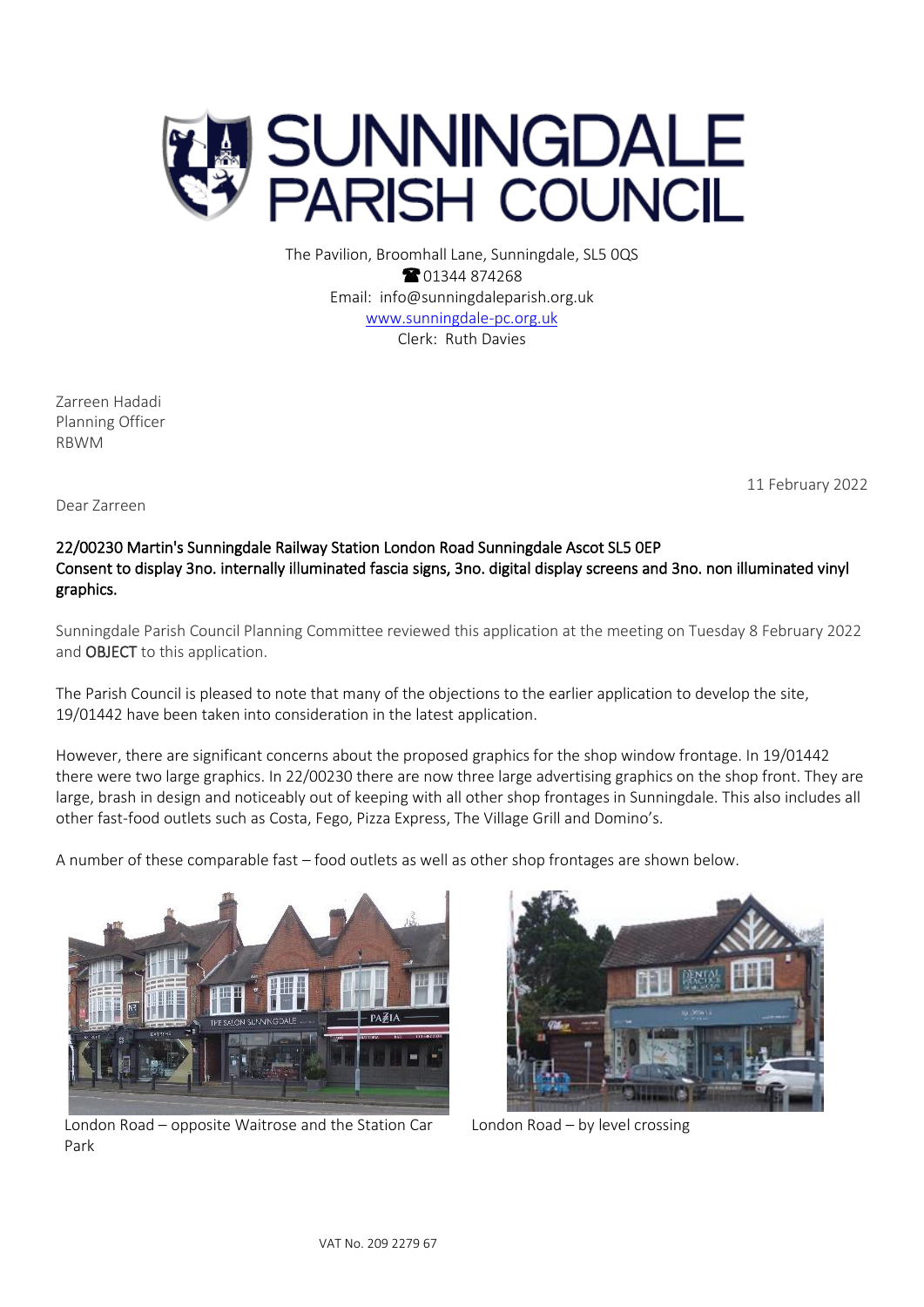



London Road – on the other side of the railway line London Road – on the other side of the railway line





London Road – on the other side of the railway line Chobham Road



Chobham Road Chobham Road





Directly adjacent to the proposed Greggs shop is Waitrose. By contrast with Greggs, the Waitrose graphics shown below are subtle and in keeping with the townscape.